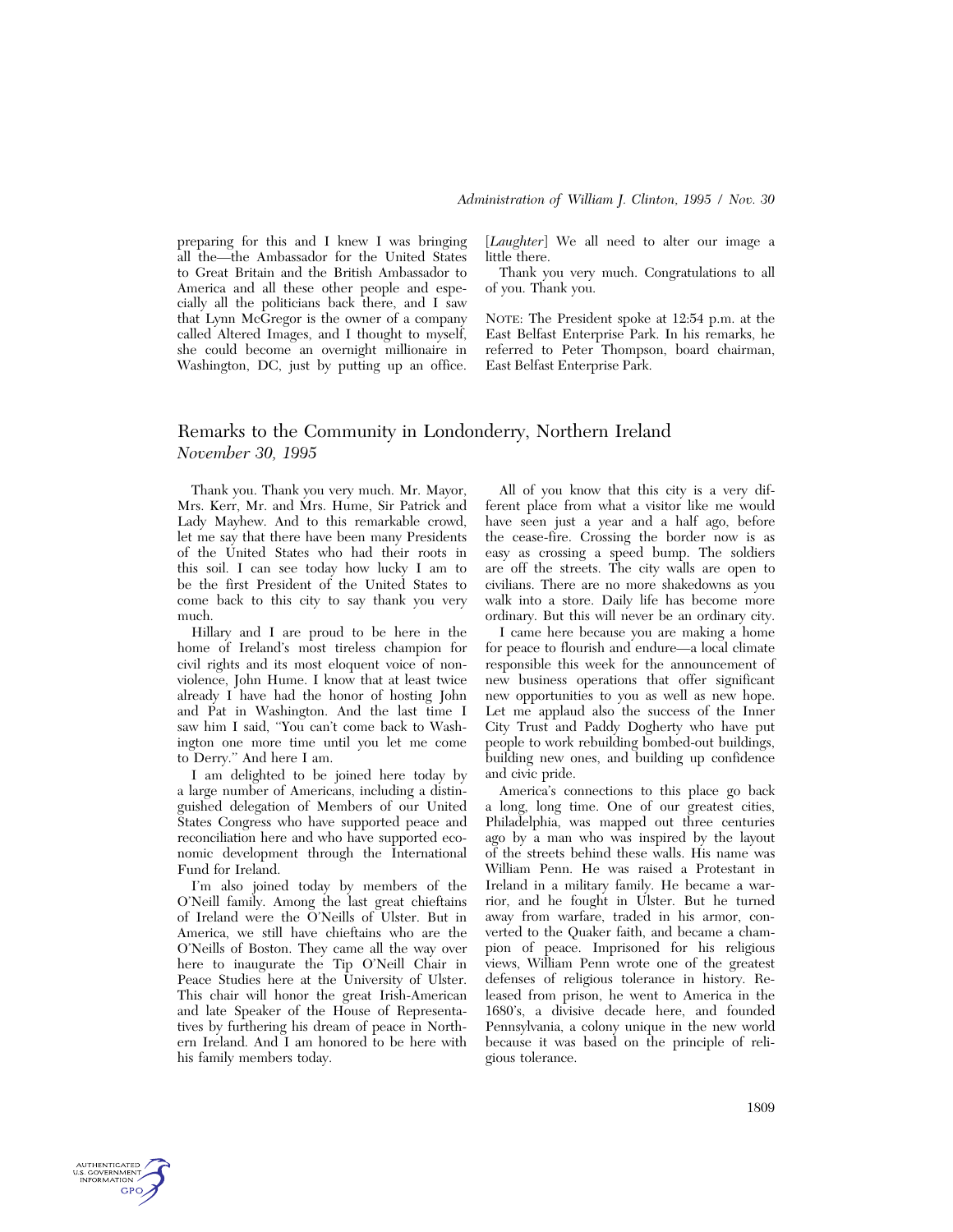Philadelphia quickly became the main port of entry for immigrants from the north of Ireland who made the Protestant and Catholic traditions valuable parts of our treasured traditions in America. Today when he travels to the States, John Hume is fond of reminding us about the phrase that Americans established in Philadelphia as the motto of our Nation, *E Pluribus Unum*, out of many, one, the belief that back then Quakers and Catholics, Anglicans and Presbyterians could practice their religion, celebrate their culture, honor their traditions, and live as neighbors in peace. In the United States today in just one county, Los Angeles, there are representatives of over 150 different racial, ethnic, and religious groups. We are struggling to live out William Penn's vision, and we pray that you will be able to live out that vision as well.

Over the last 3 years since I have had the privilege to be the President of the United States I have had occasion to meet with Nationalists and to meet with Unionists and to listen to their sides of the story. I have come to the conclusion that here, as in so many other places in the world, from the Middle East to Bosnia, the divisions that are most important here are not the divisions between opposing views or opposing interests. Those divisions can be reconciled. The deep divisions, the most important ones, are those between the peacemakers and the enemies of peace: those who, deep, deep down inside, want peace more than anything and those who, deep down inside, can't bring themselves to reach out for peace; those who are in the ship of peace and those who would sink it; those who bravely meet on the bridge of reconciliation and those who would blow it up.

My friends, everyone in life at some point has to decide what kind of person he or she is going to be. Are you going to be someone who defines yourself in terms of what you are against or what you are for? Will you be someone who defines yourself in terms of who you aren't or who you are? The time has come for the peacemakers to triumph in Northern Ireland, and the United States will support them as they do.

The world-renowned playwright from this city, Brian Friel, wrote a play called ''Philadelphia, Here I Come.'' In it a character who is about to immigrate from Ireland thinks back on his past life and says to himself, "It's all over." But his alter ego reminds him of his future and replies, ''And it's about to begin.'' It's all over, and it's about to begin. If only change were that easy.

To leave one way of life behind in search of another takes a strong amount of faith and courage. But the world has seen here over the last 15 months that people from Londonderry County to County Down, from Antrim to Armagh, have made the transition from a time of ever-present fear to a time of fragile peace. The United States applauds the efforts of Prime Minister Major and Prime Minister Bruton who have launched the new twin-track initiative and have opened a process that gives the parties a chance to begin a dialog in which all views are represented and all can be heard.

Not far from this spot stands a new Statue of Reconciliation, two figures, 10 feet tall, each reaching out a hand toward the other but neither quite making it across the divide. It is a beautiful and powerful symbol of where many people stand today in this great land. Let it now point people to the handshake of reconciliation. Life cannot be lived with the stillness of statues. Life must go on. The hands must come closer together or drift further apart.

Your great Nobel Prize winning poet, Seamus Heaney, wrote the following words that some of you must know already but that for me capture this moment. He said:

History says, *Don't hope On this side of the grave*, But then, once in a lifetime The longed-for tidal wave Of justice can rise up, And hope and history rhyme.

So hope for a great sea change On the far side of revenge. Believe that a further shore Is reachable from here. Believe in miracles And cures and healing wells.

Well, my friends, I believe. I believe we live in a time of hope and history rhyming. Standing here in front of the Guildhall, looking out over these historic walls, I see a peaceful city, a safe city, a hopeful city, full of young people that should have a peaceful and prosperous future here where their roots and families are. That is what I see today with you.

And so I ask you to build on the opportunity you have before you, to believe that the future